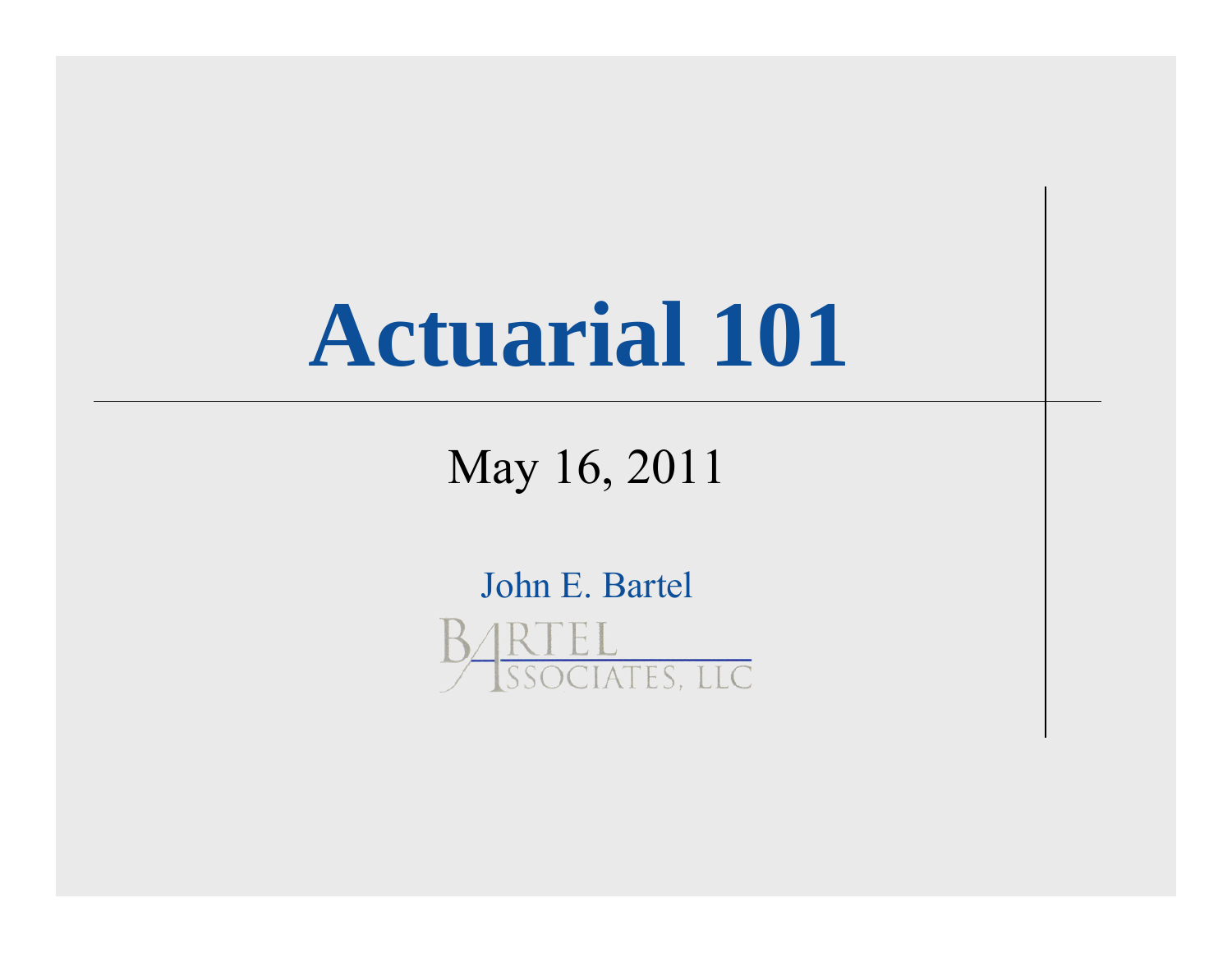### **Agenda – Actuarial 101**

| <b>Topic</b>                     | <b>Slide</b> |
|----------------------------------|--------------|
| <b>Actuarial Definitions</b>     |              |
| Employee Age Timeline            |              |
| <b>Funded Status Definitions</b> |              |
| <b>Discount Rate</b>             | 12           |
| <b>Amortization Period</b>       |              |

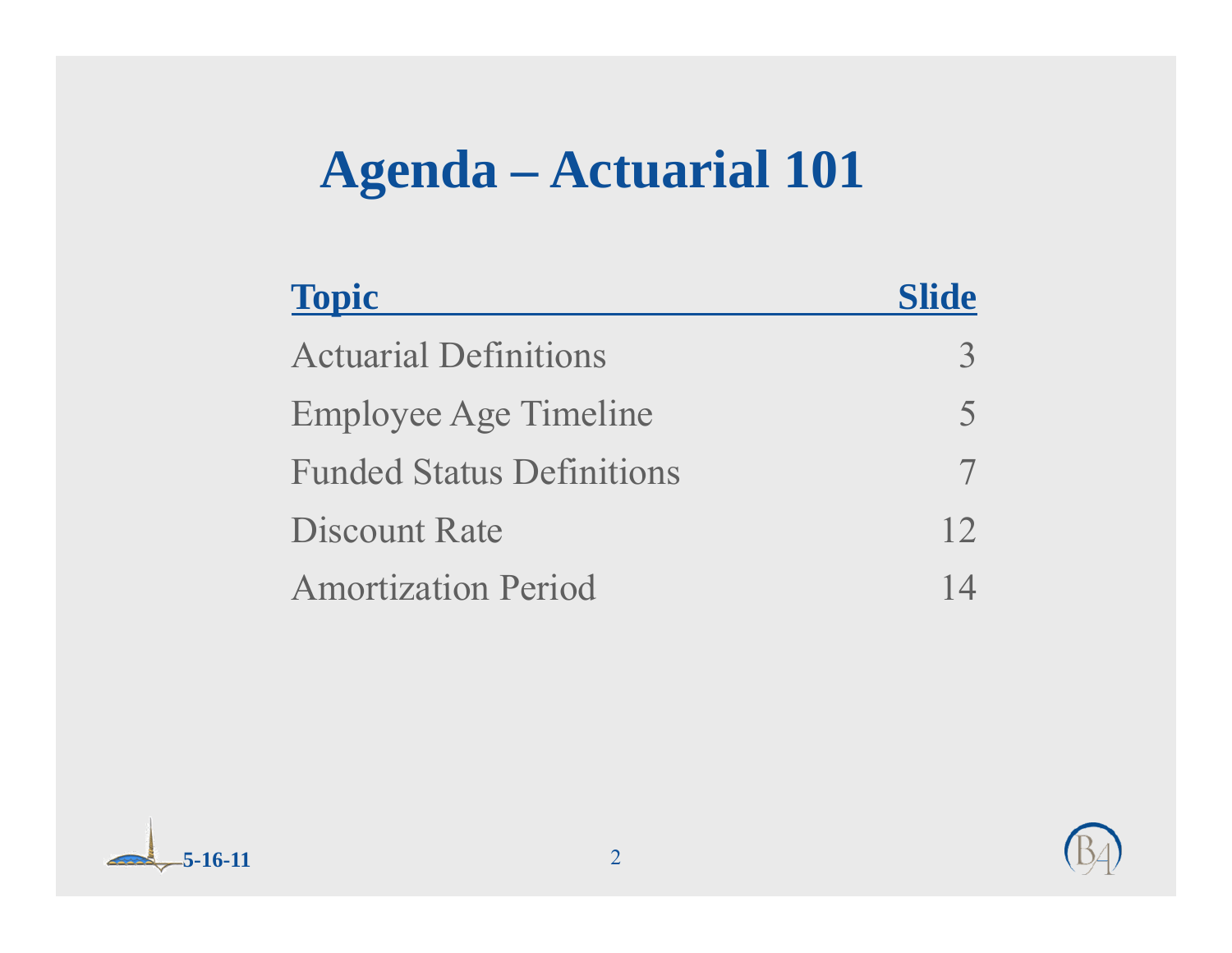**Present Value of Benefits**



#### **PVPB - Present Value of all Projected Benefits:**

- $\bullet$  Discounted value (at valuation date e.g. 6/30/10), of all future expected benefit payments based on various (actuarial) assumptions
- $\bullet$ Portion of benefits not paid by investment earnings

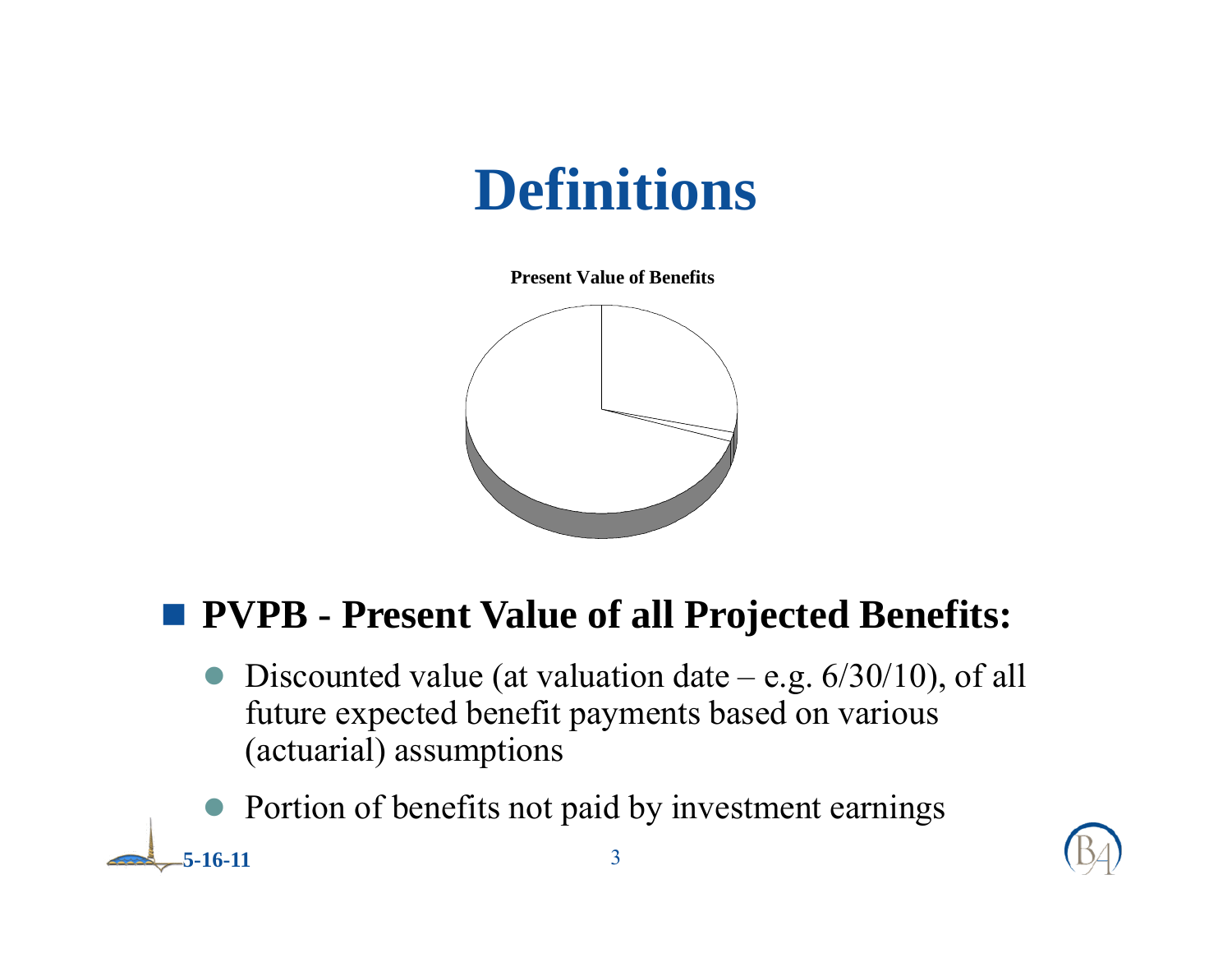**Present Value of Benefits**



#### **PVPB Allocated to each year of service**

 $\bullet$ Allocation based on Actuarial Cost Method

#### ■ Current Normal Cost (NC):

- $\bullet$ Portion of PVB allocated to (or "earned" during) current year
- **5-16-11**1 and  $\overline{4}$  $\bullet$ Value of employee and employer current service benefit

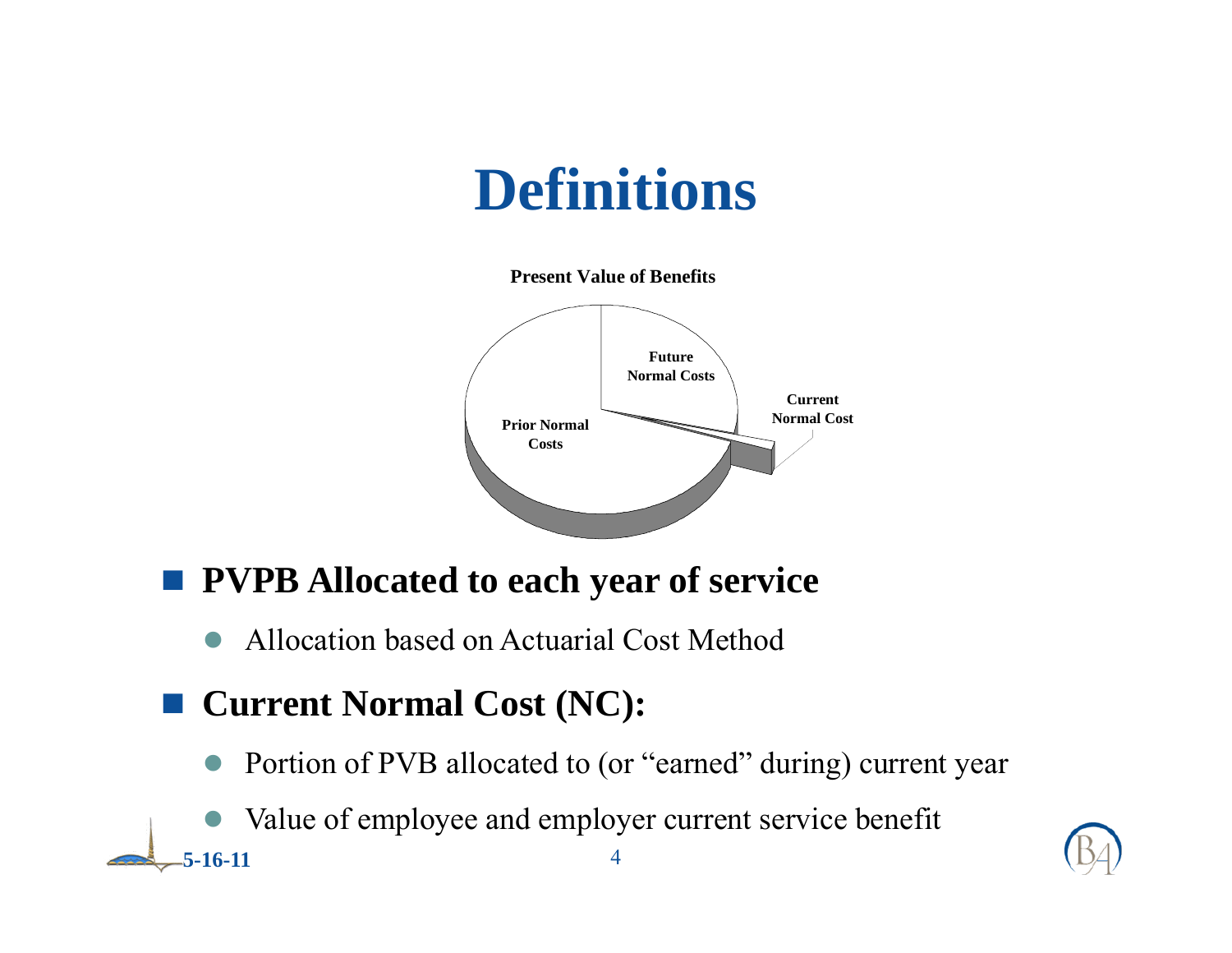

#### ■ **Actuarial Accrued Liability (AAL):**

1 5

- $\bullet$ PVPB – Present Value of Current and Future Normal Costs
- $\bullet$ Accumulated Normal Costs from Entry Age to Current Age
- $\bullet$  Portion of PVB allocated or "earned" at measurement [value of past service benefit]

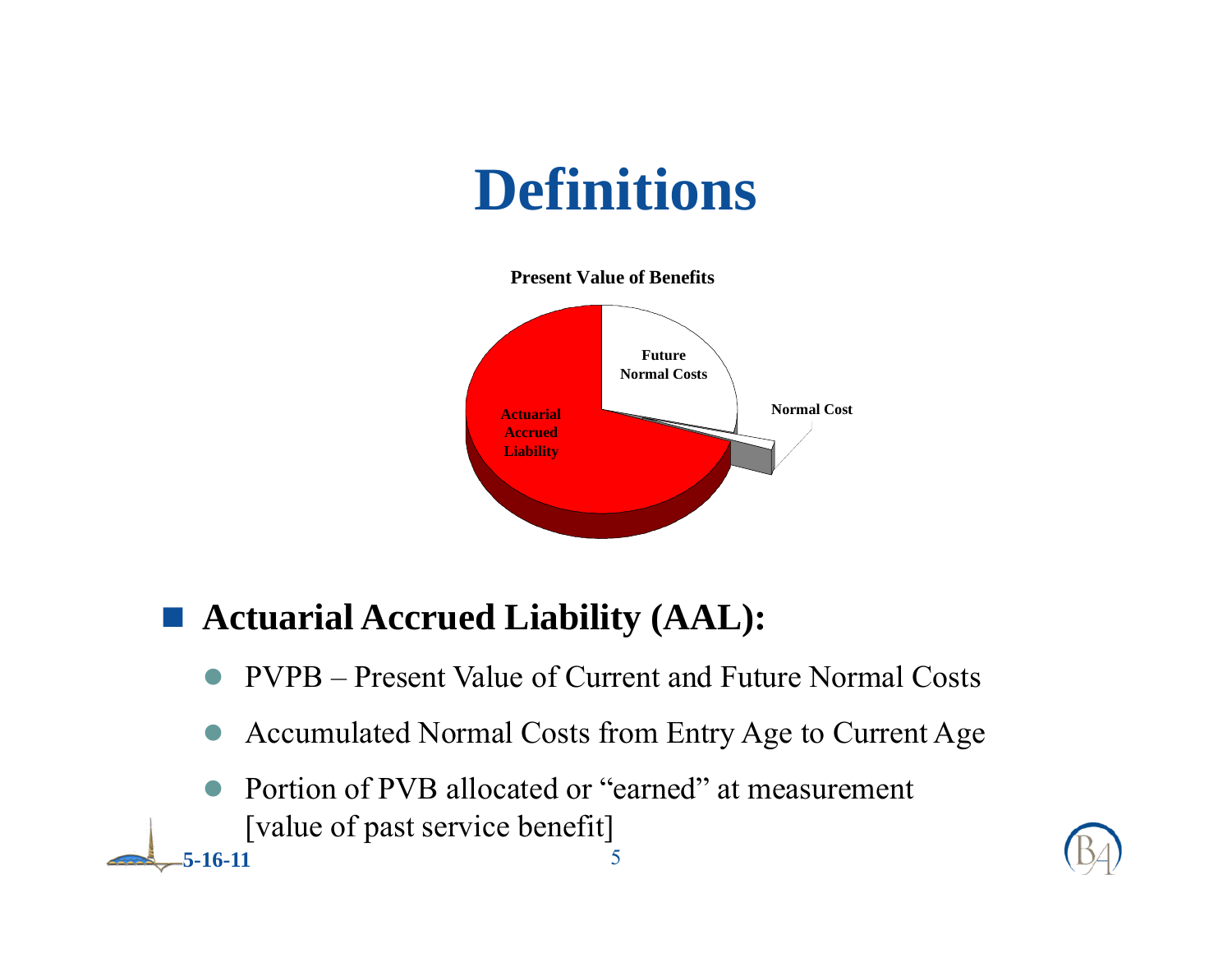

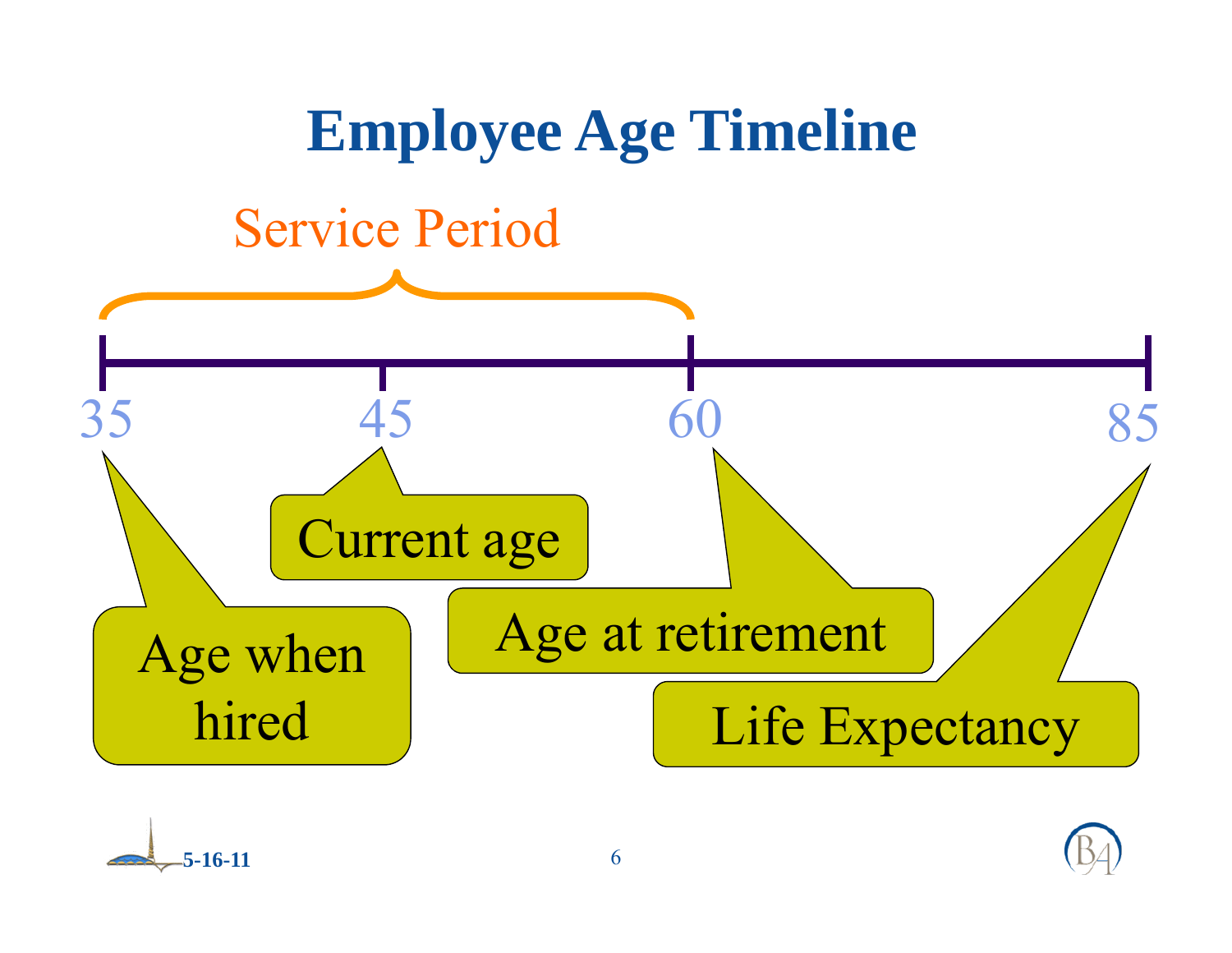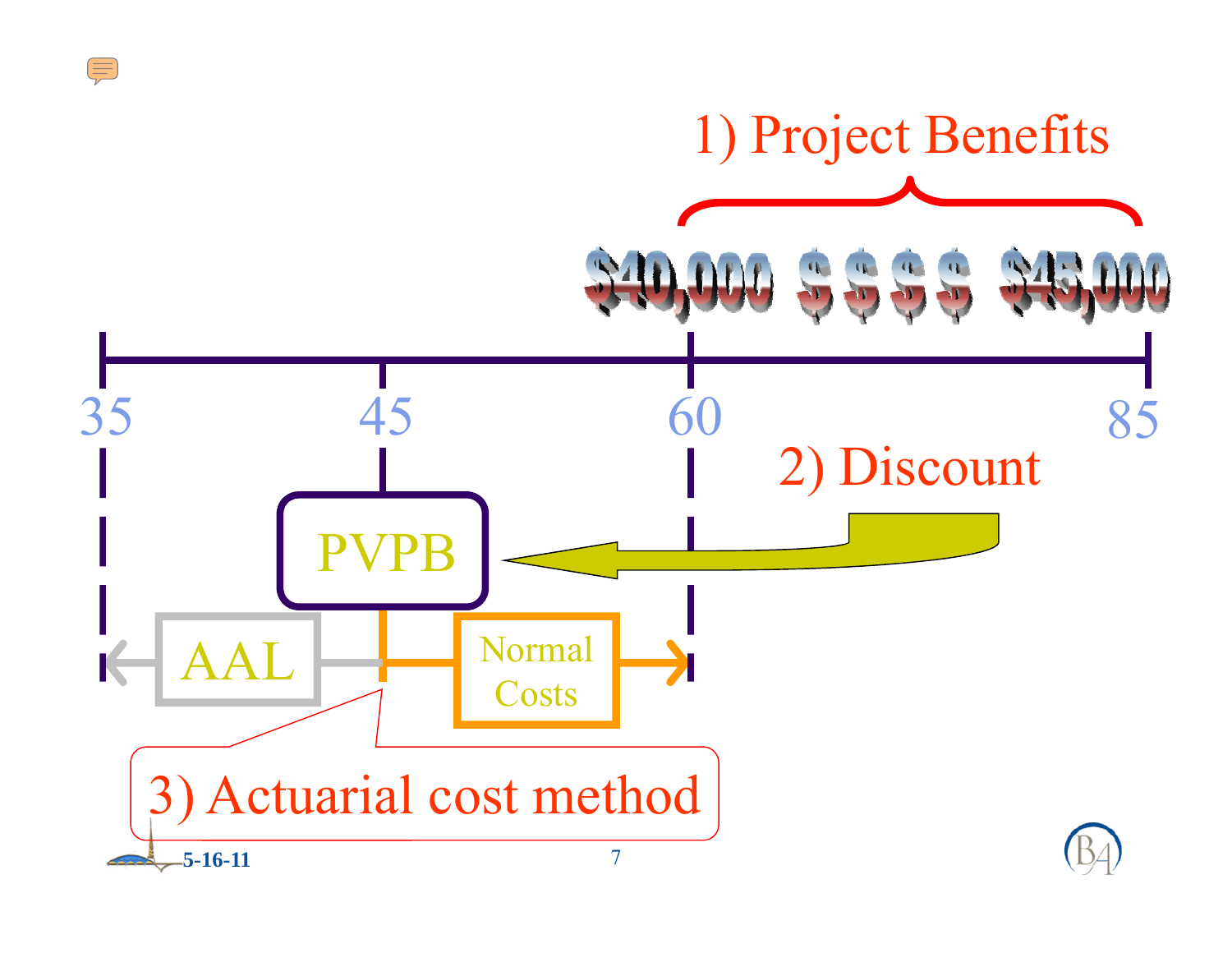**Present Value of Benefits**



#### **PVPB - Present Value of all Projected Benefits:**

- $\bullet$ Discounted value (at valuation date – e.g. 6/30/10), of all future expected benefit payments based on various (actuarial) assumptions
- $\bullet$ Portion of benefits not paid by investment earnings

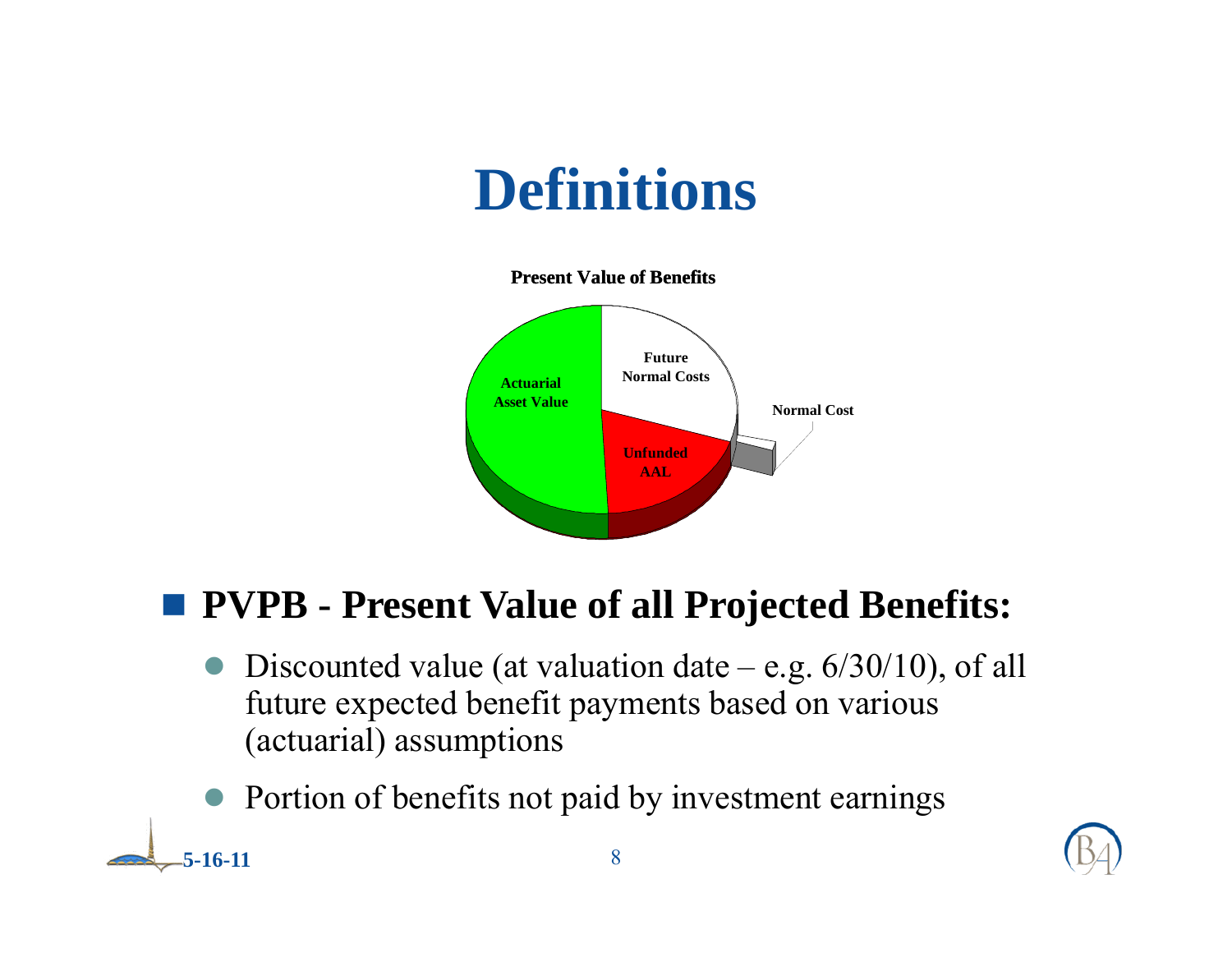- **Target-** Have money in the bank to cover Actuarial Liability (past service)
- **Unfunded Liability**
	- Money short of target at valuation date
- **Excess Assets / Surplus:**
	- $\bullet$ Money over and above target at valuation date
	- $\bullet$ Doesn't mean you're done contributing



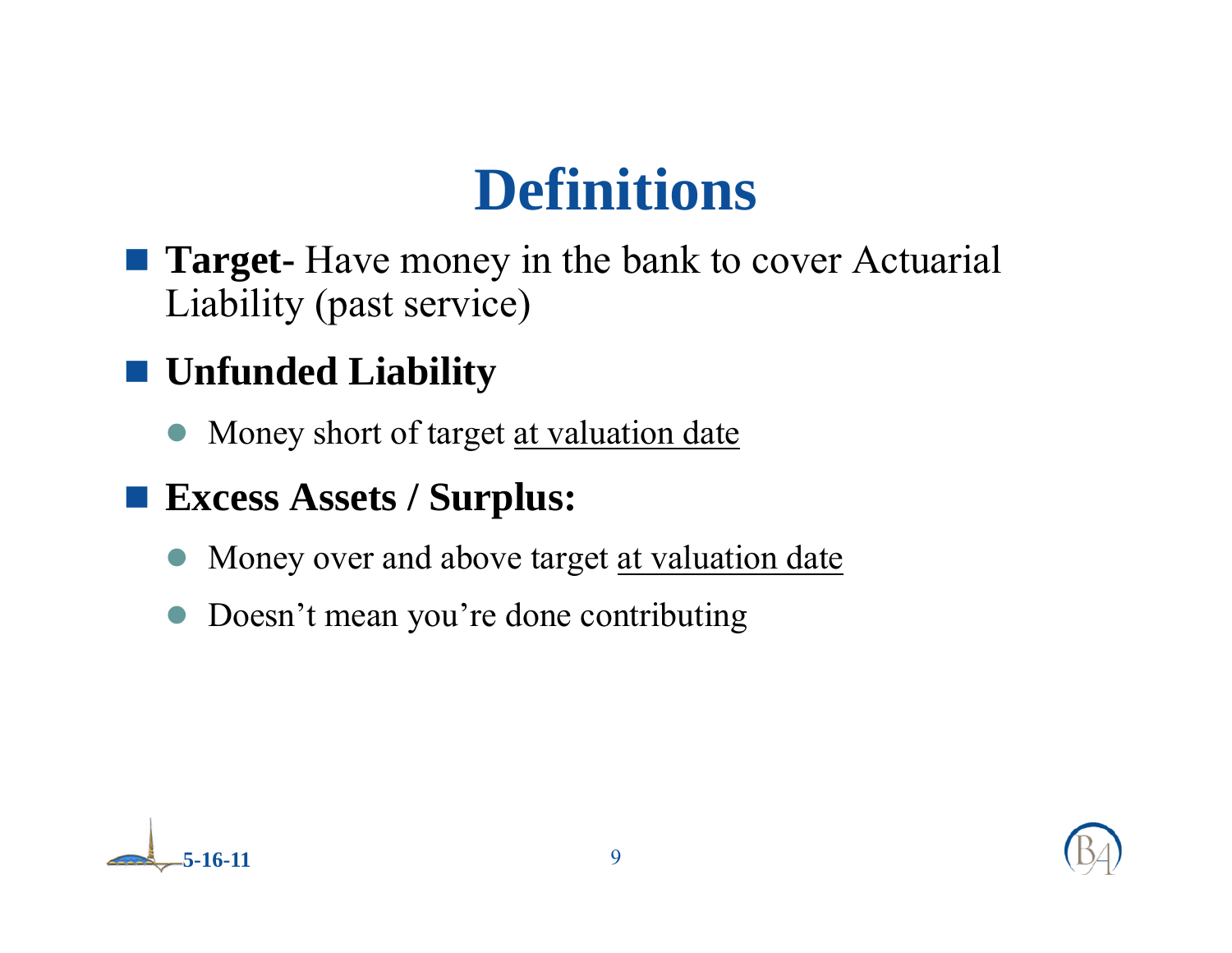■ **Market Value of Assets** – Value of assets based on what they could be sold for on valuation date

#### **Actuarial Value of Assets**

- $\bullet$ Smoothed market value
- $\bullet$ Mitigates market value volatility

#### **Funded Ratio:**

- $\bullet$ Ratio of Assets to AAL
- $\bullet$ Look at on Market and Actuarial basis



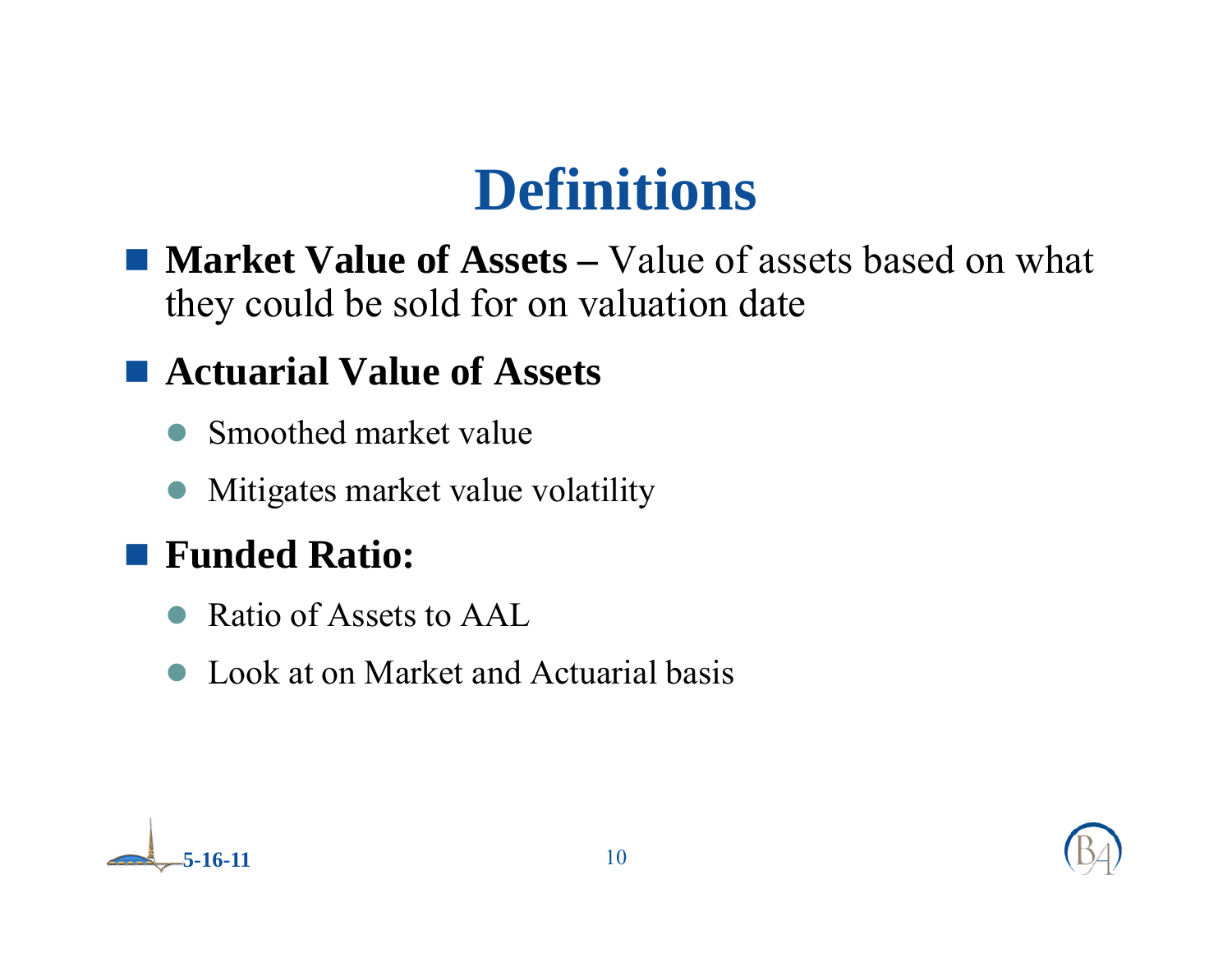

#### $\blacksquare$  Contribution  $\blacksquare$

- Normal Cost
- $\bullet$  + Unfunded Liability Amortization

#### or

**5-16-11**

• Excess Asset Amortization

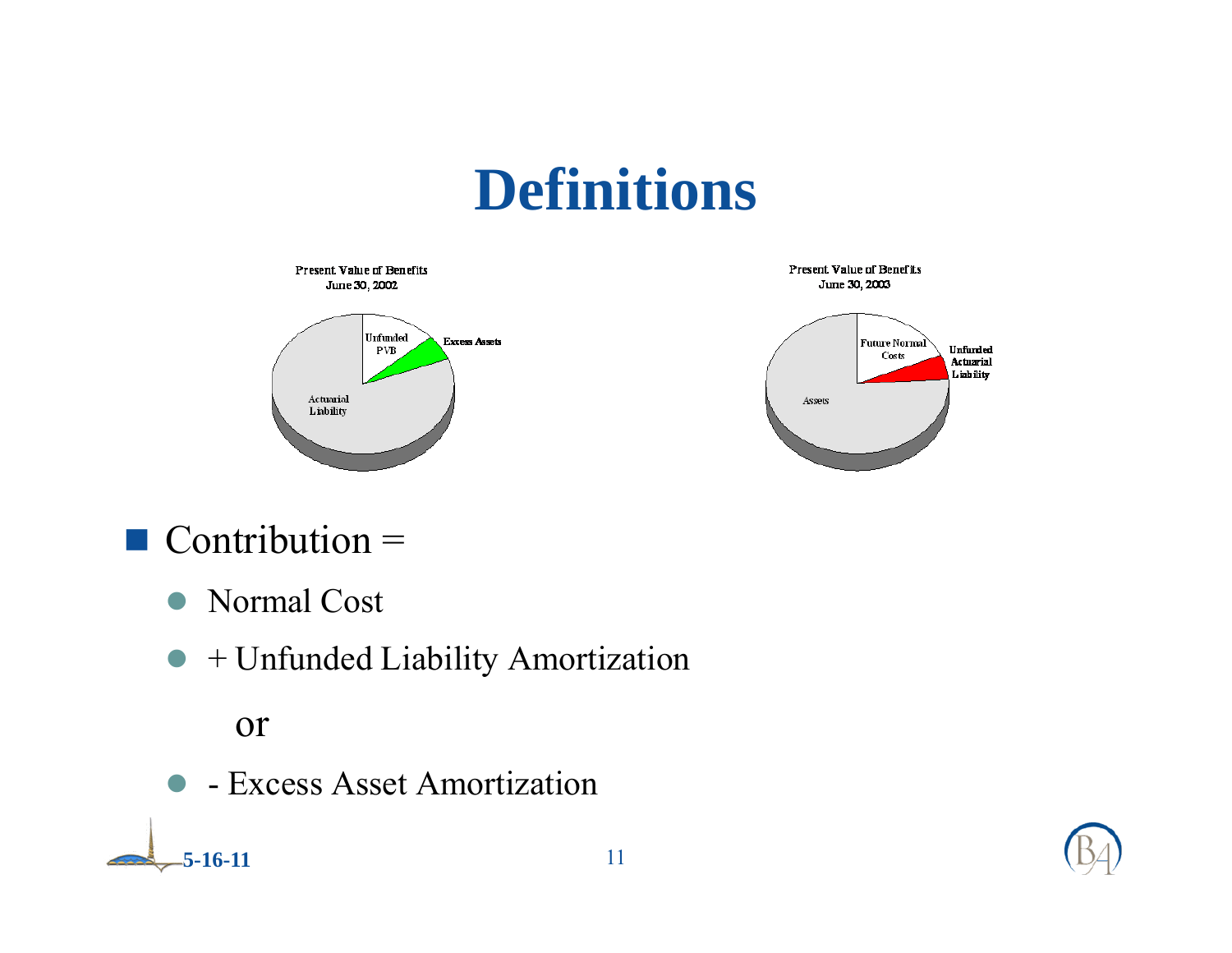# **Discount Rate**

- Based on Long-Term expected returns of current and future assets
- **PVPB, AAL, etc. are meant to be (current value of) the** portion of benefits not provided by future investment return net of expenses
- Set discount rate too **low** charges:
	- **Too much** to **current** taxpayers and
	- $\bullet$ **Not enough** to **future** taxpayers
- Set discount rate too **high** charges
	- $\bullet$ **Not enough** to **current** taxpayers and
	- **Too much** to **future** taxpayers

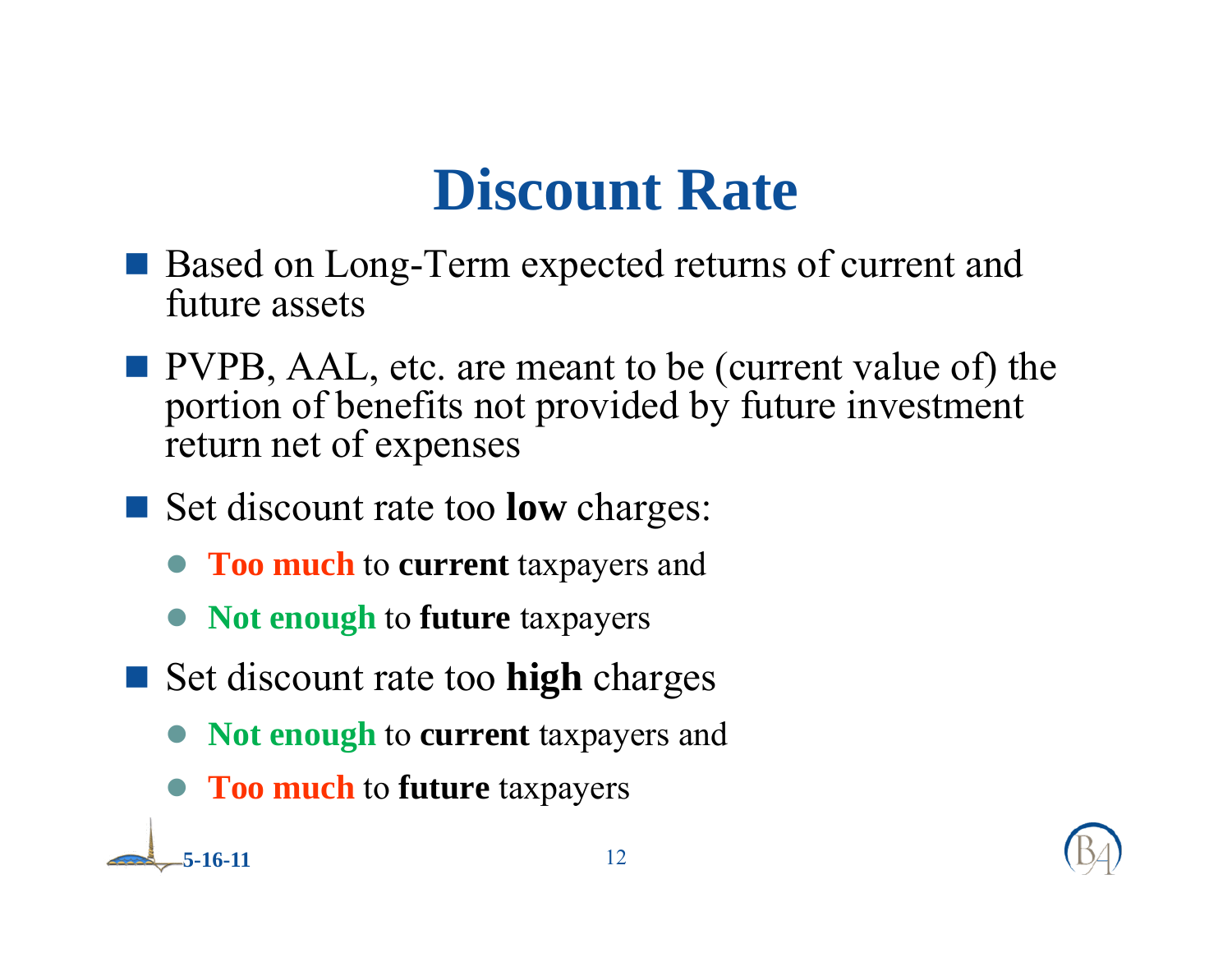# **Discount Rate**

# Building Block Approach

|                       |          | <b>MCERA CalPERS</b> |
|-----------------------|----------|----------------------|
| $\bullet$ Inflation   | $3.50\%$ | $3.00\%$             |
| • Real Rate of Return | $4.25\%$ | $4.75\%$             |
| • Discount Rate       | $7.75\%$ | $7.75\%$             |